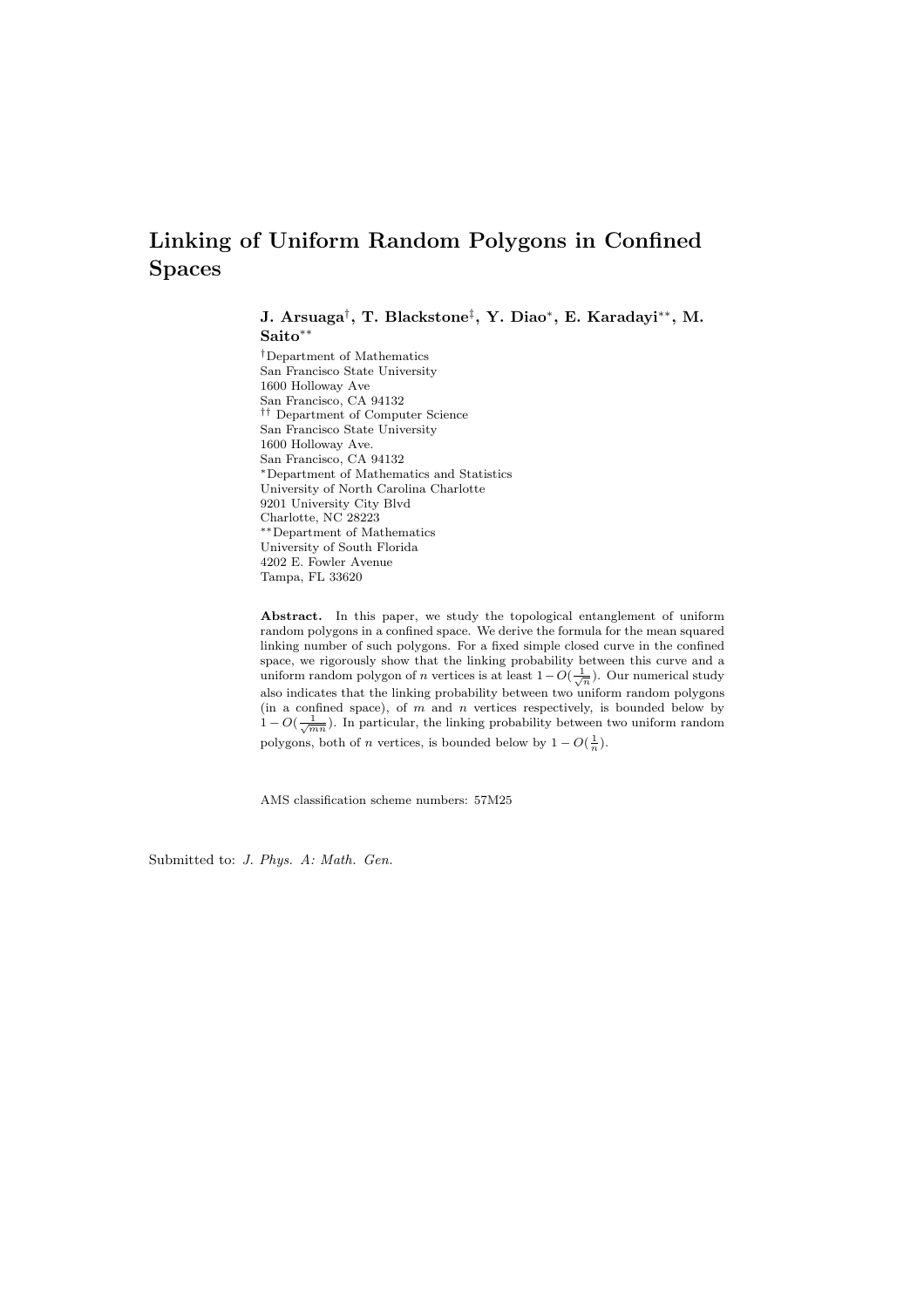## 1. Introduction

Synthetic polymers and biopolymers are long thin molecules that, under appropriate experimental conditions, can be intermingled with themselves or other molecules. Quenching processes of synthetic polymer melts trap the microscopic entangling of polymer strands and it is believed that these entanglements affect the rheological properties of the material [8, 15]. For instance semicrystalline polyethylene consists of alternating amorphous and crystalline regions. Polyethylene chains extend in and out of the crystalline regions into the amorphous regions. These chains can either penetrate into the next crystalline region or return to the region where they originated. In the later case the chains form loops that may intermingle with other loops forming nontrivial links [5, 6]. In the case of biopolymers, entangling of DNA in the form of knots and links provides information about biological processes of recombination [20], segregation [7] and chromosome organization [1]. Similarly, knots and links in proteins and RNA are believed to reflect functional properties of the folded chain [14, 21]. Linking of DNA chains is particularly relevant in chromosome biology. The end products of replication in Escherichia coli are two linked circles. Resolution of this topological problem is essential to ensure cell division. An extreme case of linked replication products is found in the mitochondria of trypanosomes. This organism contains a large network of circles comprising several thousands of linked DNA molecules called kinetoplasts (reviewed in [18]).

These physical and biological systems motivate our study. The study of linking between ring polymer chains dates back more than two decades ago [10] and the linking of DNA chains in free solution has also been studied previously, see for example [3, 12] and the references therein. These studies have shown that the linking probability of two chains depend on the distance between the center of masses between the two polymer chains and for DNA chains also on the volume exclusion of the DNA molecule and on the degree of supercoiling [22].

An important factor contributing to the formation of links in physical and biological systems is the spatial confinement of molecules. This consideration is particularly relevant in biological systems where genomes are condensed up to  $10<sup>4</sup>$ times to fit in the cell nucleus (reviewed in [9]). Here we address the problem of linking of polymer chains in confined volumes.

Linking of fibers in confined volumes has been previously studied for chains in the simple cubic lattice [17] but remains mostly unexplored for chains in  $R<sup>3</sup>$ . Furthermore the actual physical parameters, such as chain flexibility, of synthetic polymers and biopolymers confined to small volumes are mostly unknown. Here we use the uniform random polygon (URP) model. The URP model was first introduced to analyze knot distributions in confined volumes [16]. Results using the URP model are qualitatively very similar to those using other polymer models [1, 13]. Therefore although our aim in this work is not to provide a realistic model for polymer chains in confined volumes we believe that the URP model will yield results that are qualitatively similar to those obtained using other models. Furthermore the URP model provides a reference system that can be theoretically checked.

First we rigorously show that the linking probability of two chains, one with fixed length and another with variable length  $n$ , confined to a box of fixed size increases to 1 with a rate at least of  $1 - O(\frac{1}{\sqrt{n}})$ . Next we carry out extensive numerical studies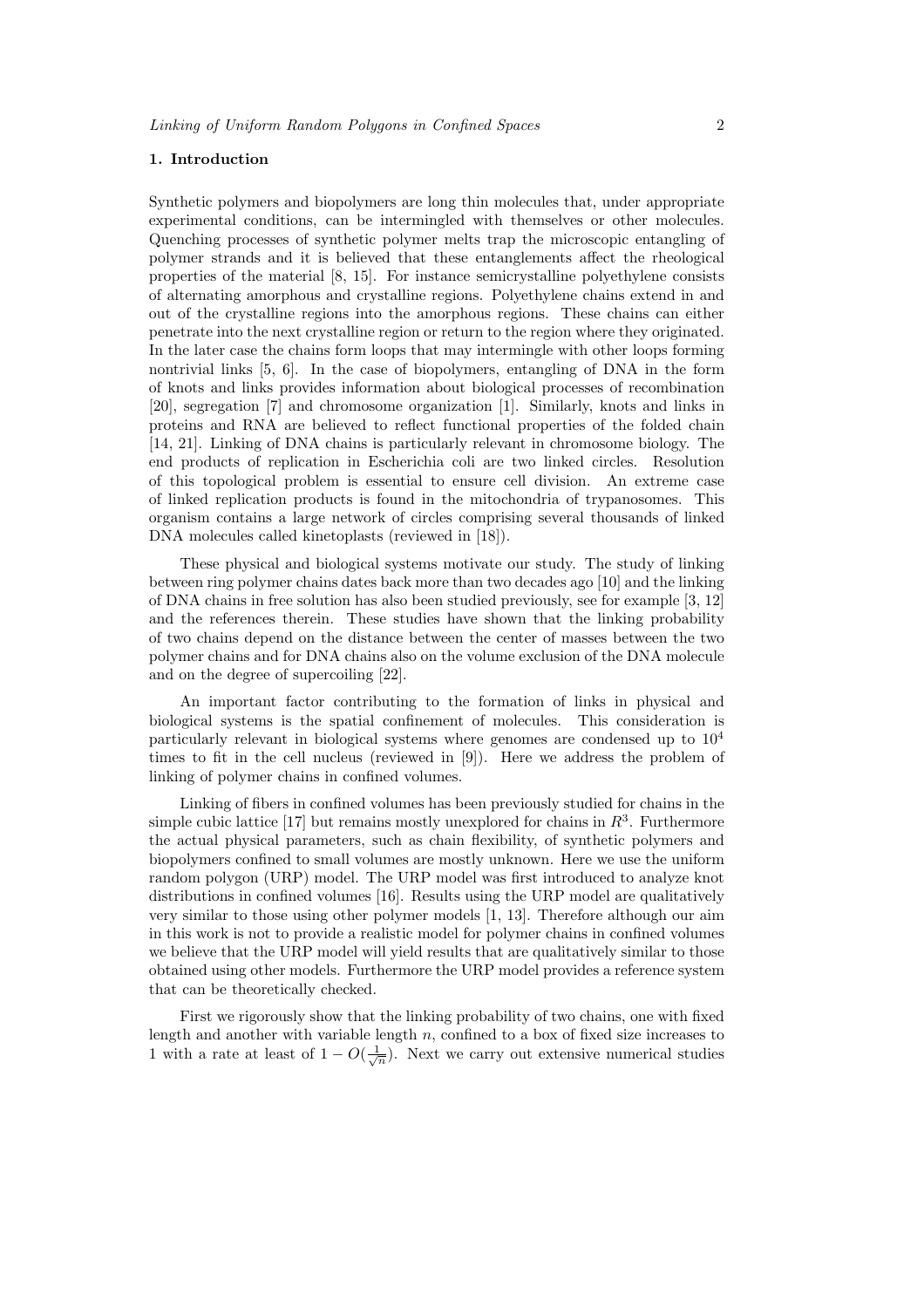of the linking probability of two confined uniform random polygons of any lengths  $n$ and  $m$  and propose that the linking probability should increase with the rate at least of  $1-O(\frac{1}{\sqrt{nm}})$ . We finish by discussing open questions and possible extensions of this work.

#### 2. Uniform Random Polygons in a Confined Space

For the sake of simplicity, throughout this paper, we will use the unit cube  $[0, 1]^3$  as our confining space. However, our approach and results will apply to other confining spaces such as the unit ball or any symmetric convex set in  $\mathbb{R}^3$ , modulo some constant coefficient. For  $i = 1, 2, ..., n$ , let  $U_i = (u_{i1}, u_{i2}, u_{i3})$  be a three-dimensional random point that is uniformly distributed in the unit cube  $C^3$  (or in a unit ball) such that  $U_1$ ,  $U_2, ..., U_n$  are independent. Let  $e_i$  (called the *i*-th edge) be the line segment joining  $U_i$  and  $U_{i+1}$ , then the edges  $e_1, e_2, ..., e_n$  define a uniform random polygon  $R_n$  in the confined space, where  $e_n$  is the line segment joining  $U_n$  and  $U_1$ . Figure 1 shows two uniform random polygons in red and green. Volumes of the polygons are included only for illustrative purposes and are not considered in this study. Throughout this paper, uniform random polygons are always assumed to be confined in the unit cube.



Figure 1. A uniform random link of two components confined in a cube generated by the URP model.

Remark. The URP model is very different from the usually studied models such as the equilateral random polygons and Gaussian random polygons. Like the Gaussian random polygon model, the URP does not have a fixed bond length. However, for large n, one could think of the bond length of an  $R_n$  as the average distance d between two independent and uniform random points in the unit cube (or the confining space), since the length of  $R_n$  is close to nd (with a large probability) if n is large. The obvious advantage of the URP model is that it is very easy for simulation purposes as well as theoretical reasoning, so that simulation results can be checked using theoretical reasoning.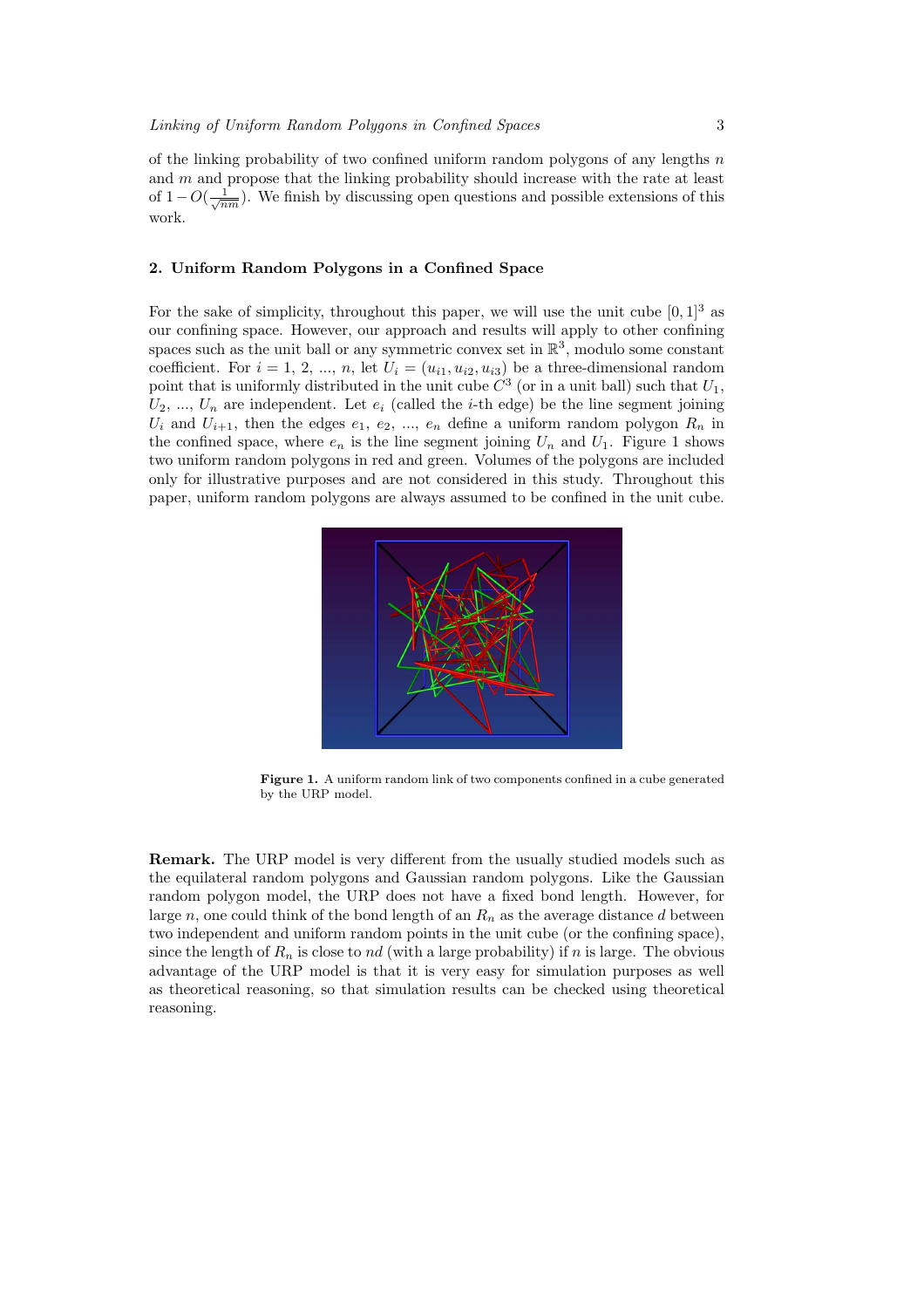## 3. The mean squared linking number of two equal length uniform random polygons in a confined space

Use the  $xy$ -plane as the projection plane, we will need to study the projection diagram of  $R_n$  under this projection. It is not hard to show that with probability 1, this projection is a regular projection (that is, there are no crossing points of multiplicity more than 2). First, let us consider the case when there are only two (independent) oriented random edges  $\ell_1$  and  $\ell_2$ . Since the end points of the edges are independent and are uniformly distributed in  $C^3$ , the probability that the projections of  $\ell_1$  and  $\ell_2$ intersect each other is a positive number, which we will call 2p. Assume that  $\ell_1$  and  $\ell_2$ are oriented. Define a random variable  $\epsilon$  in the following way:  $\epsilon = 0$  if the projection of  $\ell_1$  and  $\ell_2$  have no intersection,  $\epsilon = -1$  if the projection of  $\ell_1$  and  $\ell_2$  has a negative intersection and  $\epsilon = 1$  if the projection of  $\ell_1$  and  $\ell_2$  has a positive intersection. For the definition of positive and negative intersections, see Figure 2.



Figure 2. Assignment of  $\pm 1$  at a crossing. The sign for any two edges whose relative position is as shown in the figure is determined by the right hand rule.

By symmetry, we then see that  $P(\epsilon = 1) = P(\epsilon = -1) = p$ . It follows that  $E(\epsilon) = 0$  and  $Var(\epsilon) = E(\epsilon^2) = 2p$ .

In this section, we consider the mean squared linking number of two equal length uniform random polygons in the confined space  $C<sup>3</sup>$ . We will need the following lemma which concerns the case when there are four edges (some of them may be identical or have a common end point) involved:  $\ell_1, \ell_2, \ell'_1$  and  $\ell'_2$ . Let  $\epsilon_1$  be the random number  $\epsilon$  defined above between  $\ell_1$  and  $\ell'_1$  and let  $\epsilon_2$  be the random number defined between  $\ell_2$  and  $\ell'_2$ .

**Lemma 1** (1) If the end points of  $\ell_1$ ,  $\ell_2$ ,  $\ell'_1$  and  $\ell'_2$  are distinct, then  $E(\epsilon_1 \epsilon_2) = 0$ (this is the case when there are eight independent random points involved);

(2) If  $\ell_1 = \ell_2$ , and the end points of  $\ell'_1$  and  $\ell'_2$  are distinct (this reduces the case to where there are only three random edges, with six independent points, involved), then  $E(\epsilon_1 \epsilon_2) = 0;$ 

(3) In the case that  $\ell_1 = \ell_2$  and  $\ell'_1$  and  $\ell'_2$  share a common point (so there are only five independent random points involved in this case), let  $u = E(\epsilon_1 \epsilon_2)$  and in the case that  $\ell_1$  and  $\ell_2$  share a common point,  $\ell'_1$  and  $\ell'_2$  also share a common point (so there are four edges defined by six independent random points involved in this case), let  $E(\epsilon_1 \epsilon_2) = v$ . We have  $q = p + 2(u + v) > 0$ , where p is as defined before.

**Proof.** (1) This is obvious since  $\epsilon_1$  and  $\epsilon_2$  are independent random variables in this case;

(2) For each configuration in which the projections of  $\ell'_1$  and  $\ell'_2$  both intersect the projection of  $\ell_1$  (since otherwise  $\epsilon_1 \epsilon_2 = 0$ ), there are eight different ways to assign the orientations to the edges (see Figure 3. Four of them yield  $\epsilon_1 \epsilon_2 = -1$  and four of them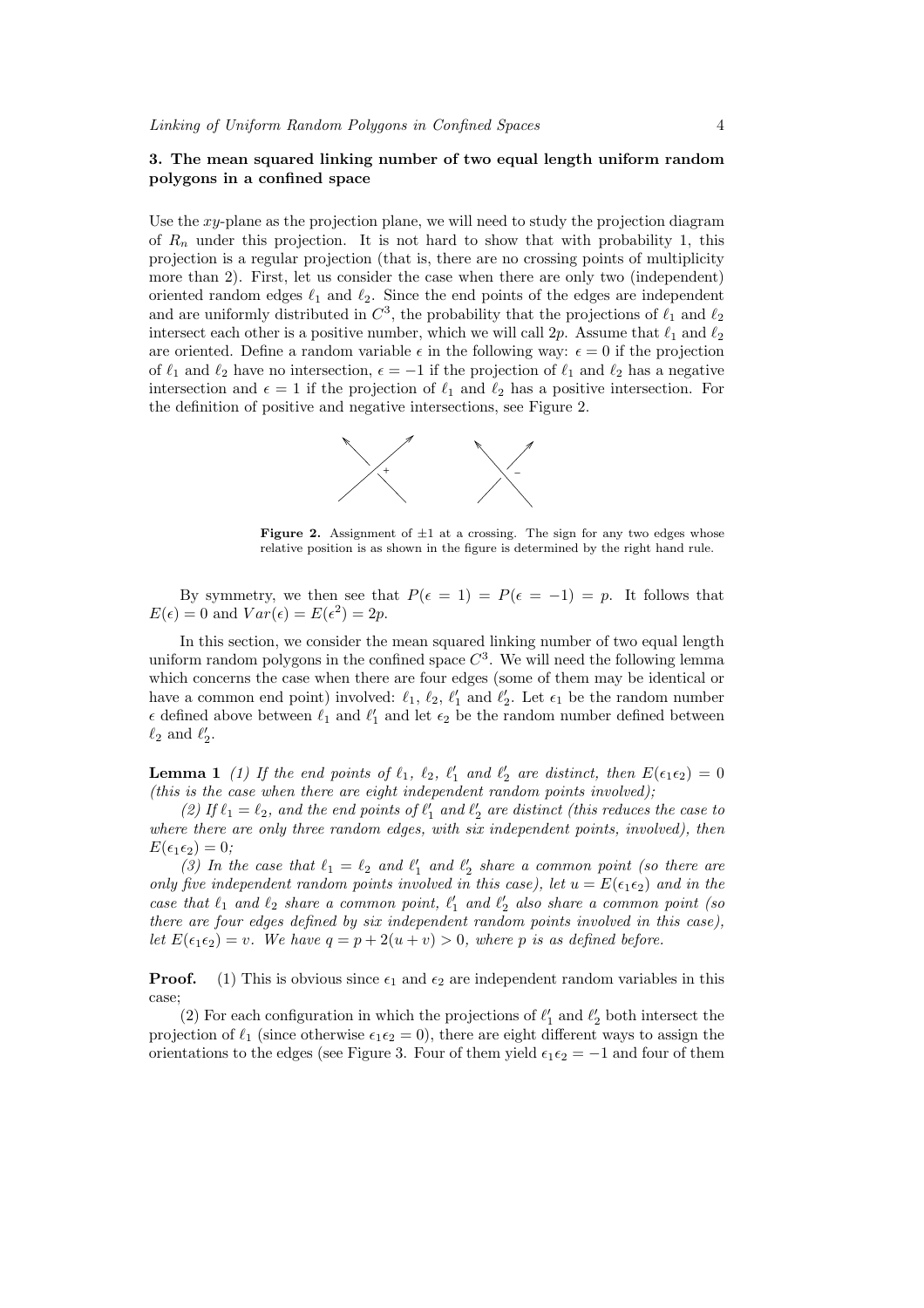lead to  $\epsilon_1 \epsilon_2 = 1$ . Since the joint density function of the vertices involved is simply  $\frac{1}{V^6}$ where V is the volume of the confined space  $C^3$ , thus by a symmetry argument, we have  $E(\epsilon_1 \epsilon_2) = 0$ ;



**Figure 3.** For each configuration of  $\ell_1$ ,  $\ell'_1$  and  $\ell'_2$  for which  $\epsilon_1 \epsilon_2 \neq 0$ , there are eight symmetric ways of assigning the order of the vertices to them (i.e., the orientations of them). Four of them yield  $\epsilon_1 \epsilon_2 = -1$  and four of them lead to  $\epsilon_1 \epsilon_2 = 1.$ 

(3) Consider the case when there are two random triangles involved. Orient them and name the edges of the first triangle  $\ell_1$ ,  $\ell_2$  and  $\ell_3$ . Similarly, name the edges of the second triangle  $\ell'_1$ ,  $\ell'_2$  and  $\ell'_3$ . Let  $\epsilon_{ij}$  be the crossing sign number  $\epsilon$  between the edges  $\ell_i$  and  $\ell'_j$ . Consider the variance of the summation  $\sum_{i,j=1}^3 \epsilon_{ij}$  (the summation indices are taken using  $mod(3)$ :

$$
V(\sum_{i,j=1}^{3} \epsilon_{ij}) = E\left((\sum_{i,j=1}^{3} \epsilon_{ij})^{2}\right)
$$
  
=  $\sum_{i,j=1}^{3} E(\epsilon_{ij}^{2}) + 2 \sum_{i=1}^{3} (E(\epsilon_{ij}\epsilon_{i(j-1)}) + E(\epsilon_{ij}\epsilon_{i(j+1)}))$   
+  $2 \sum_{i=1}^{3} (E(\epsilon_{ij}\epsilon_{i+1,j+1} + E(\epsilon_{ij}\epsilon_{i-1,j+1})).$ 

Since the  $\epsilon_{ij}$ 's are identical random variables, i.e., they have the same distributions, each term in the first summation of the right hand side in the above yields  $2p$ , each term in the second summation yields u (see Lemma 1) and each term in the third summation yields  $v$ . There are 9 terms in the first summation and 18 terms in the second and third summation. This leads to  $V(\sum_{i,j=1}^{3} \epsilon_{ij}) = 18p + 36(u + v) =$ 18 $(p+2(u+v))$ . Since  $V(\sum_{i,j=1}^{3} \epsilon_{ij}) > 0$ , this implies that  $p + 2(u+v) > 0$ , as claimed.

Let us consider the case of two uniform random polygons  $R_1$  and  $R_2$ , each of *n* vertices. Name the edges of  $R_1$  and  $R_2$  by  $\ell_1, \ell_2, \ldots, \ell_n$ , and  $\ell'_1, \ell'_2, \ldots, \ell'_n$  such that this order matches the order inherited from the orientations of the polygons. As in the proof of Lemma 1, let  $\epsilon_{ij}$  be the crossing sign number between  $\ell_i$  and  $\ell'_j$ . Then the linking number between  $R_1$  and  $R_2$  is defined as  $\frac{1}{2}$ first between  $\epsilon_i$  and  $\epsilon_j$ .<br> $\sum_{i,j=1}^n \epsilon_{ij}$ . The linking number between two polygons is a well known topological invariant. That is, the linking number computed from any regular projection (in which only double crossings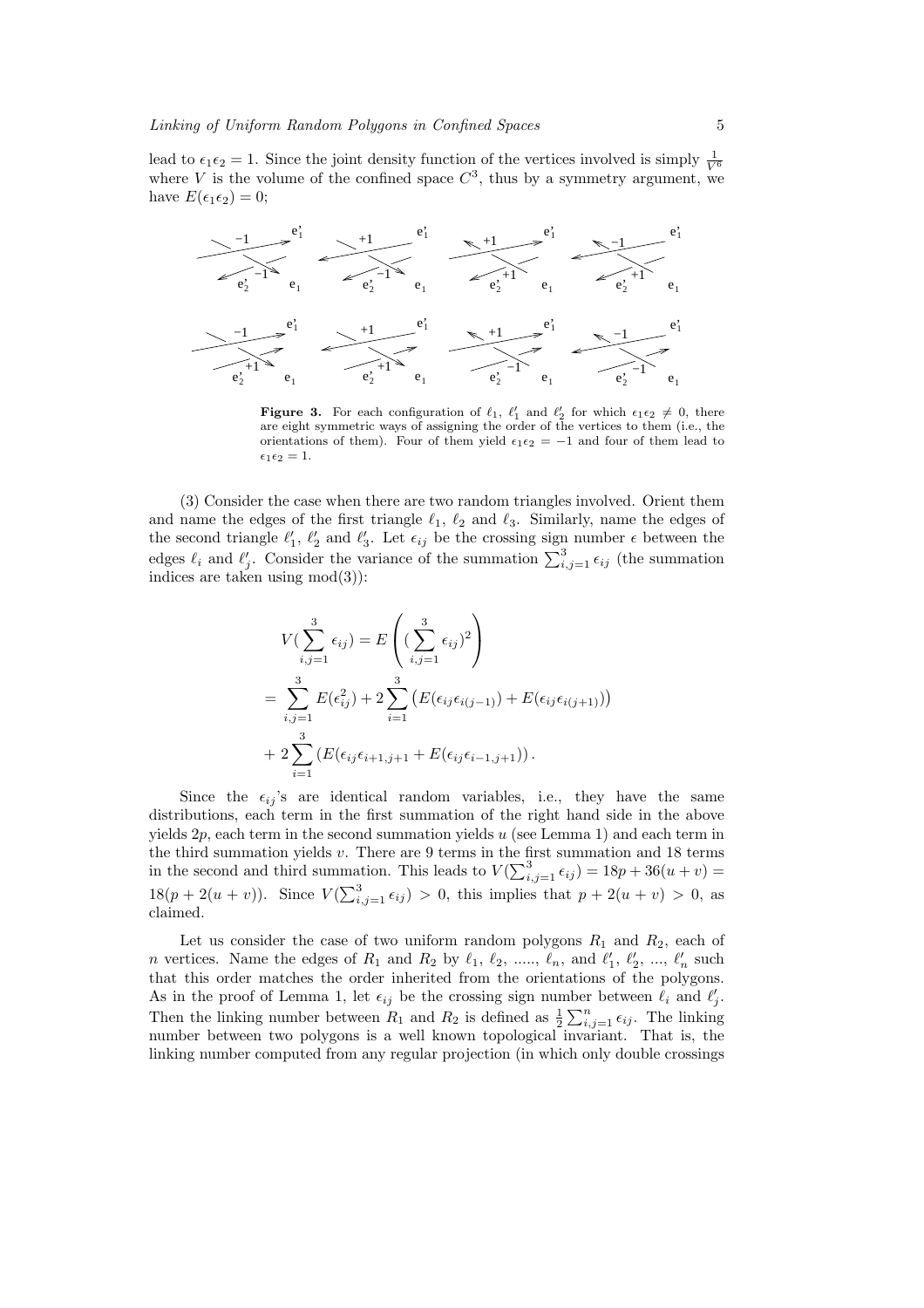occur) of two polygons topologically equivalent to the original ones stays the same. Applying Lemma 1 to this case, we obtain the following theorem.

Theorem 1 The mean squared linking number between two uniform random polygons  $R_1$  and  $R_2$  of n edges each (in the confined space  $C^3$ ) is  $\frac{1}{2}n^2q$  where  $q = p+2(u+v) > 0$ is as defined in Lemma 1. Similar results holds if  $C^3$  is replaced by a symmetric convex set in  $\mathbb{R}^3$ .

**Proof.** Name the edges of  $R_1$  and  $R_2$  by  $\ell_1, \ell_2, \ldots, \ell_n$ , and  $\ell'_1, \ell'_2, \ldots, \ell'_n$  such that this order matches the order inherited from the orientations of the polygons. Since the linking number between  $P_n$  and  $P_n$  is  $\frac{1}{n} \sum_{i=1}^{n}$  is it is easy to unify that the linking number between  $R_1$  and  $R_2$  is  $\frac{1}{2} \sum_{i,j=1}^n \epsilon_{ij}$ , it is easy to verify that

$$
E\left(\left(\frac{1}{2}\sum_{i,j=1}^n\epsilon_{ij}\right)^2\right)=\frac{1}{2}n^2q.
$$

Remark. Notice that if we consider the mean squared crossing number instead, then we would get a number of the order  $O(n^4)$  since one would expect that two typical uniform random polygons in a confined space to have an average of  $O(n^2)$  crossings in a projection of it. In a sense, the mean squared linking number behaves more like the mean ACN of a random polygon in  $\mathbb{R}^3$  without restriction. See [4].

**Remark.** In our numerical study we estimated that  $p = 0.115 \pm 0.002$ ,  $u =$  $-0.0526 \pm 0.006$ ,  $v = 0.012 \pm 0.005$  and  $q = 0.0338 \pm 0.024$ .

# 4. The linking probability of a uniform random polygon with a fixed simple closed curve in a confined space

In this section, we consider the topological entanglement of a uniform random polygon and a fixed simple closed curve in a confined space.

Before we move forward, we will state the following crucial theorem from probability theory due to Charles Stein [19].

**Theorem 2** Let  $x_1, x_2, ..., x_n$  be a sequence of stationary and m-dependent random variables such that  $E(x_i) = 0$ ,  $E(x_i^2) < \infty$  for each i and

$$
0 < C = \lim_{n \to \infty} \frac{1}{n} E\left( \left( \sum_{i=1}^{n} x_i \right)^2 \right) < \infty,
$$

then  $\frac{1}{\sqrt{2}}$  $_{nC}$  $\sum_{i=1}^{n} x_i$  converges to the standard normal random variable. Furthermore, if we let  $\Phi(a) = \frac{1}{\sqrt{2}}$  $\overline{2\pi}$  $\int a$  $\int_{-\infty}^a e^{-\frac{x^2}{2}} dx$  be the distribution function of the standard normal random variable, then we have

$$
|P(\frac{1}{\sqrt{nC}}\sum_{i=1}^nx_i\leq a)-\Phi(a)|\leq \frac{A}{\sqrt{n}}
$$

for some constant  $A > 0$ .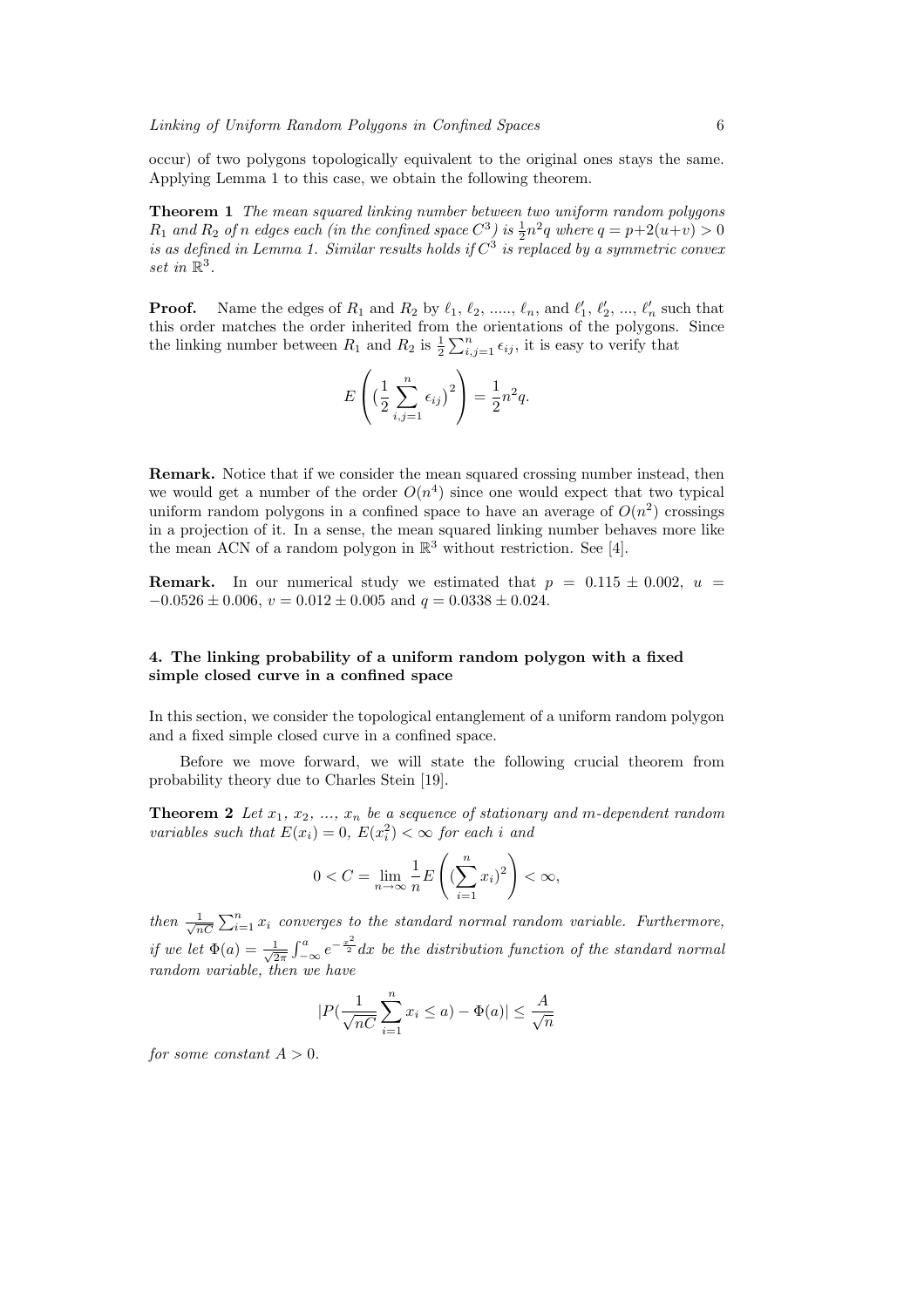For simplicity, we will assume that the confined space is the cube given by the set  $\{(x, y, z): -\frac{1}{2} \leq x, y, z \leq \frac{1}{2}\}\$ and assume that the simple closed curve is the circle S on the xy-plane whose equation is  $x^2 + y^2 = r^2$  where  $r > 0$  is a constant that is less than 1/2. As we did in the last section, we will let  $\epsilon_i$  be the sum of the  $\pm 1$  assigned to the crossings between the projections of j-th edge  $\ell_j$  of  $R_n$  and S, we need to take the sum since in this case the projection of  $\ell_j$  (onto the xy-plane) may have up to crossings with S. It is easy to see that  $\epsilon_j = 0, \pm 1, \pm 2$  for each j, the  $\epsilon_j$ 's have the same distributions and by symmetry that we have  $E(\epsilon_j) = 0$  for any j. It is obvious that if  $|i-j| > 1 \text{ mod}(n)$ , then  $\epsilon_i$  and  $\epsilon_j$  are independent hence we have  $E(\epsilon_i \epsilon_j) = 0$ . By a similar argument as we did in the last section, we have  $p' + 2u' > 0$  where  $p' = E(\epsilon_1^2)$ and  $u' = E(\epsilon_1 \epsilon_2)$ . It follows that

$$
0 < C = \frac{1}{n} E\left( (\sum_{j=1}^{n} \epsilon_j)^2 \right) = p' + u'
$$

for any n. If we ignore the last term  $\epsilon_n$  in the above, then we still have

$$
0 < C = \lim_{n \to \infty} \frac{1}{n} E\left(\left(\sum_{j=1}^{n-1} \epsilon_j\right)^2\right) = p' + u'.
$$

Furthermore, it is obvious that the sequence  $\epsilon_1$ ,  $\epsilon_2$ , ....,  $\epsilon_{n-1}$  is a stationary and 2dependent random number sequence since  $\epsilon_j$ 's have the same distributions and what happens to  $\epsilon_1, ..., \epsilon_j$  clearly do not have any affect to what happens to  $\epsilon_{i+2}, ..., \epsilon_{n-1}$ (hence they are independent). By Theorem 2, there exists a constant  $A > 0$  such that

$$
|P(\frac{1}{\sqrt{nC}}\sum_{i=1}^{n-1}\epsilon_i \le a\} - \Phi(a)| \le \frac{A}{\sqrt{n}},
$$

where  $\Phi(a)$  is the standard normal distribution function. It follows that

$$
P(\text{Lk}(S, R_n) \neq 0) = P(\sum_{i=1}^n \epsilon_i \neq 0)
$$
  
\n
$$
\geq 1 - P(-a - \frac{2}{\sqrt{nC}} \leq \frac{1}{\sqrt{nC}} \sum_{i=1}^{n-1} \epsilon_i \leq a + \frac{2}{\sqrt{nC}})
$$
  
\n
$$
\geq 1 - (\Phi(a + \frac{2}{\sqrt{nC}}) - \Phi(-a - \frac{2}{\sqrt{nC}})) - 2\frac{A}{\sqrt{n}},
$$

where  $Lk(S, R_n)$  is the linking number between S and  $R_n$  and  $a > 0$  is an arbitrary number (since  $|\epsilon_n| \leq 2$ ). It follows that P(the linking number between S and R<sub>n</sub>  $\neq$  $(0) \geq 1 - \mathcal{O}(\frac{1}{\sqrt{n}})$ . So the linking probability between S and  $R_n$  approaches 1 at the rate of  $1 - O(\frac{1}{\sqrt{n}})$ .

We list this result as the following theorem.

**Theorem 3** Let S and  $R_n$  be as defined in this section, then as n approaches infinity, the probability that S and  $R_n$  form a unsplittable link approaches one at the rate at least  $1 - O(\frac{1}{\sqrt{n}})$ .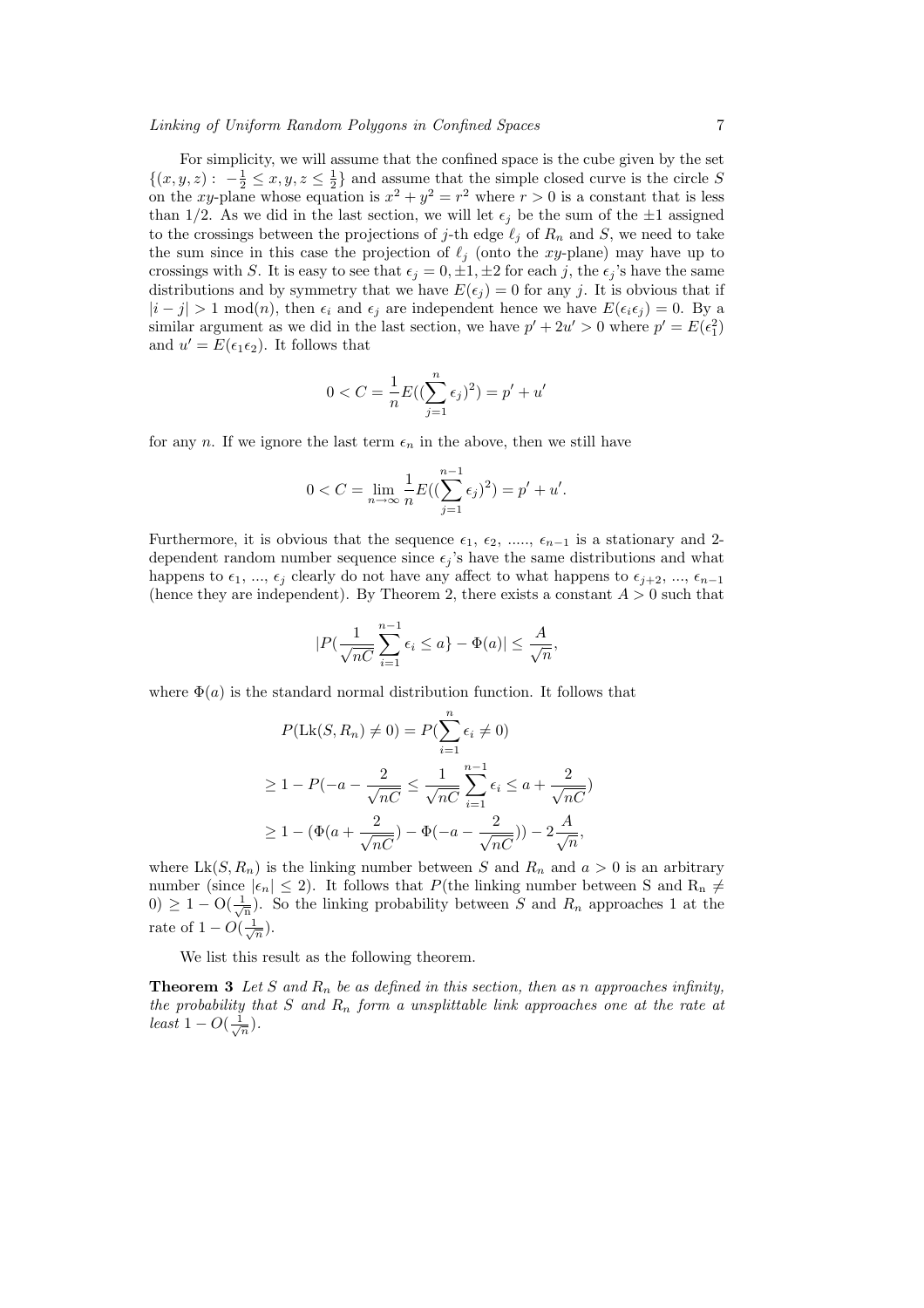Remark. Ideally, we would like to prove Theorem 3 for the case of two uniform random polygons. In fact, our numerical results in Section 6 strongly suggest that the linking probability between two uniform random polygons (with  $n$  and  $m$  vertices respectively) is at least of the rate  $1-O(\frac{1}{\sqrt{mn}})$ . Unfortunately, we are unable to prove this rigorously at this time. Although it seems that the convergence of  $\frac{1}{n\sqrt{2q}}$  $\sum_{i,j=1}^n \epsilon_{ij}$ can be determined by a simple application of the central limit theorem, it is actually not quite so simple. This is mainly because of the dependency among the random numbers  $\epsilon_{ij}$  (defined in the last section), which is a major problem in proving any central limit theorem in probability theory. It is probably why Theorem 2 was regarded as a big breakthrough at the time it was published. We are able to prove Theorem 3 because the random variables  $\epsilon_j$  turned out to be 2-dependent and stationary so we were able to apply Theorem 2. But the random variables  $\epsilon_{ij}$  are not m-dependent for any fixed m. One may try to separate the  $\epsilon_{ij}$ 's into disjoint groups and take the sum of each group in a hope that these sums turn out to be m-dependent for some fixed  $m$  so Theorem 2 can be applied. Unfortunately that does not work either. An interested reader may try this for him/herself to be convinced. Thus, a rigorous proof for Theorem 3 in the case of two uniform random polygons has to wait for the development of a suitable central limit theorem that does not require m-dependency of the random variables. Proving such a theorem is a serious undertake in probability theory and is beyond the scope of this paper and the expertise of the authors.

The fixed curve S does not have to be symmetric. As long as it is placed in the cube such that the projection of it to the  $xy$ -plane is regular and that the intersection of any line segment with its projection can have at most a constant number of intersections, and that there is a positive probability that  $R_n$  can form an unsplittable link with  $S$ , the result of Theorem 3 will hold. The setting in the theorem is to make the proof less complicated and tedious. We will state this as the following theorem.

**Theorem 4** If S' is a fixed simple closed curve and  $R'_n$  is a uniform random polygon of n vertices, both confined in (the interior of) a symmetric convex set of  $\mathbb{R}^3$ , then the probability that  $S'$  and  $R'_n$  form a unsplittable link approaches one at the rate at least  $1 - O(\frac{1}{\sqrt{n}}).$ 

## 5. Numerical methods

The generation of uniform random polygons is straightforward. Each coordinate of a vertex of the uniform random polygon of  $n$  edges was drawn from a uniform distribution over  $[0, 1]$ . Although in this paper we only considered polygons confined in rectangular boxes, spheres or other convex confining volumes can be easily implemented and one should expect similar results.

We estimated the linking probability of two polygons by computing their linking number. It is known that if the linking number between two polygons is not zero, then the two polygons are non-trivially linked. In this case the two polygons are said to be homologically linked. Nevertheless there exist nontrivial links whose linking number is zero. In this case the polygons are topologically linked but are not homologically linked. It turns out that the linking number is very effective in detecting linking as our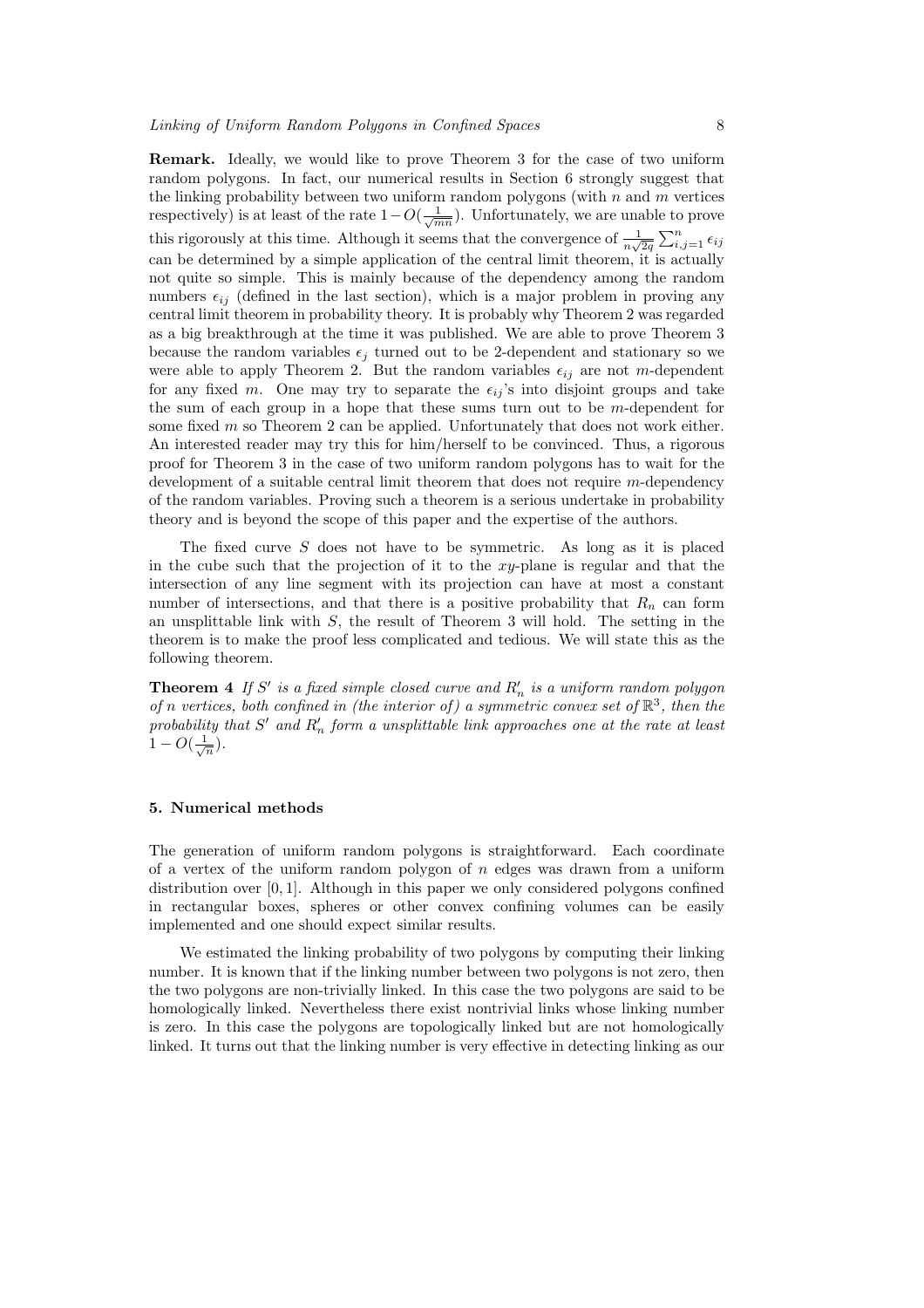numerical simulations later show that the probability of two uniform random polygons (of n and m vertices each) being homologically linked approaches 1 with the rate of  $1 - O(\frac{1}{\sqrt{mn}})$ . This matches the observation in [17] for the case of two lattice polygons tightly confined in a box. It is quite conceivable that the probability of two uniform random polygons being topologically linked approaches 1 with a rate much faster than  $1 - O(\frac{1}{\sqrt{mn}})$ , however we will not go further in that direction. For the linking number computation, we used the algorithm described in [11], which is based on the Gaussian integral form of the linking number. In our numerical studies in the following section, the sample size is set to achieve convergence. For most cases, it turns out that 50, 000 is enough. For example, each of the linking number distributions shown in Figure 5 for  $n = 20$ , 40 and 80 is based on a sample of size 50,000.

# 6. Numerical Results

A. Our first numerical study concerns the linking between a uniform random polygon and a fixed equatorial flat curve. By Theorem 3, this linking probability should grow at a rate as least as fast as  $1 - O(\frac{1}{\sqrt{n}})$ . For comparison with this analytical result, we calculated the probability of having a non-zero linking number between a uniform random polygon of varying length and a fixed closed curve lying flat in the equatorial plane of the cube  $E = \mathbb{R}^2 \times {\frac{1}{2}}$ . To illustrate that the dependence of this probability on the dimensions of the curve does not affect the general trend (a claim of the theorem), we consider four squares on the plane  $E$  with different sizes, given below by their two diagonal vertices:

> a)  $(.1, .1, .5), (.9, .9, .5);$  b)  $(.2, .2, .5), (.8, .8, .5);$ c)  $(.3, .3, .5), (.7, .7, .5);$  d)  $(.4, .4, .5), (.6, .6, .5).$

Results are shown in Figure 4. Each curve in the figure is fitted to a curve of the form  $1 - \frac{a}{\sqrt{n}}$ , where a is estimated to be  $2.010 \pm 0.011$ ,  $1.284 \pm 0.012$ ,  $1.316 \pm 0.010$ and  $2.249 \pm 0.011$  corresponding to a) through d) respectively in that order. Clearly, while the position and size of the fixed close curve do affect the linking probability (visible for small values of n in the figure), the overall trend of the form  $1 - O(\frac{1}{\sqrt{n}})$  is strongly supported by the data.

B. Our second numerical study concerns the distribution of linking numbers between two uniform random polygons of equal length, as well as the probability that the linking number between two such uniform random polygons is not zero. Samples were drawn independently for both uniform random polygons. The plot of distribution of linking numbers is shown in Figure 5 for three different values of  $n$ .

As expected, it is more likely for shorter polygons to have linking number zero. One would of course also expect that the actual linking probability for shorter polygons to be smaller as well. However, in order to determine whether two polygons are nontrivially linked when the linking number between them is zero, we would have to resolve to the use of knot polynomials, which is beyond the scope of this paper. Instead, we focused our investigation to  $P(\text{Linking } \# \neq 0)$ , since  $P(\text{Linking } \# \neq 0)$  is a lower bound for the actual linking probability and we believe that  $P(\text{Linking } \# \neq 0)$ converges to 1 fairly fast so it does provide a good estimate for the topological linking probability. Results are shown in Figure 6. We observe that  $P(\text{Linking } \# \neq 0)$  behaves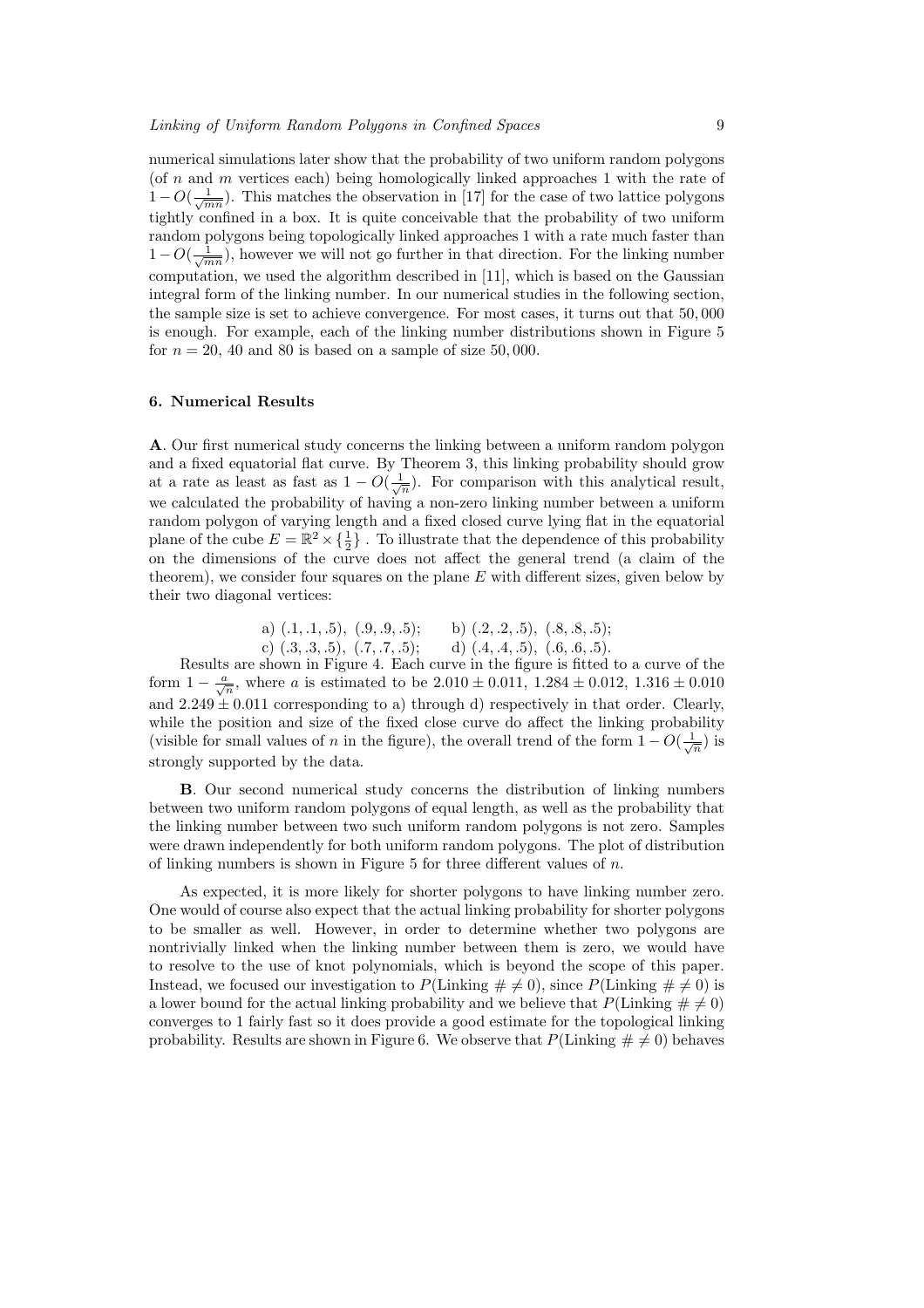

Probability of Linking for Several Plane Boundaries





Distribution of Linking Numbers of Various Polygon Lengths

Figure 5. Distribution of linking numbers between two uniform random polygons with  $n = 10, 20, 40$  and 80 vertices.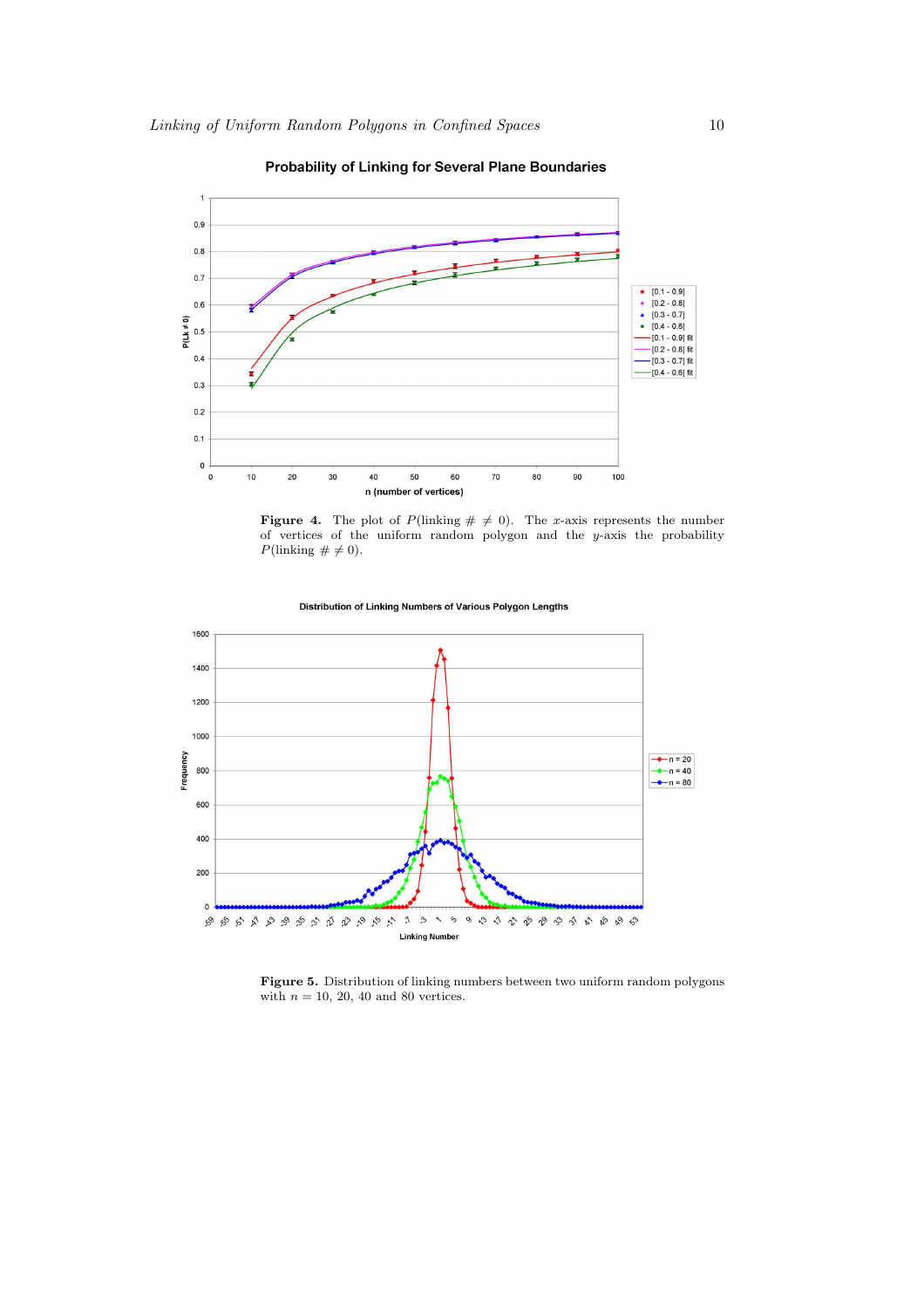

Figure 6. Probability of getting a zero linking number between two uniform random polygons. The number *n* of vertices considered in the simulations varied from  $n = 10$  up to 100. The curve is the graph of  $1 - \frac{\sqrt{10}}{n}$ 

as  $1 - \frac{b}{n}$ , where *n* is the number of vertices of the two uniform random polygons and as  $1 - \frac{1}{n}$ , where *n* is the number.<br>*b* is estimated to be about  $\sqrt{10}$ .

.

**C**. The numerical result in part **B** suggests that  $P(\text{Linking } \# \neq 0)$  between two uniform random polygons of n vertices follows the rate  $1-\frac{b}{n}$ . For two uniform random polygons with different number of vertices, this suggests that  $P(\text{Linking } \# \neq 0)$  should behave like  $1-\frac{b}{\sqrt{nm}}$ , at least for large values of m and n, where n, m are the numbers of vertices of the two polygons respectively. We thus simulated  $P(\text{Linking } \# \neq 0)$  for m,  $n = 10$  up to 100.

Figure 7 shows our numerical result on  $P(\text{Linking } \# \neq 0)$  between two uniform random polygons of different lengths (grey) as well as the 3D plot of the function  $1-\frac{b}{\sqrt{nm}}$  (red) with  $b=$ √ 10. The simulation result clearly suggests that  $1 - \frac{b}{\sqrt{nm}}$  as a lower bound for the linking probability between two uniform random polygons, one with  $m$  vertices and the other with  $n$  vertices. Notice that for larger  $n$  and  $m$  values, the difference between our numerical result and the function  $1 - \frac{b}{\sqrt{nm}}$  is much smaller, suggesting that  $1 - \frac{b}{\sqrt{nm}}$  is a better model for larger n, m values only. However, even when m is fixed,  $1 - \frac{b}{\sqrt{nm}}$  still serves as a good lower bound of the linking probability since the behavior of  $1 - \frac{b}{\sqrt{nm}}$  is the same as  $1 - O(\frac{1}{\sqrt{n}})$  in this case, which coincide with our theoretical result obtained in Section 4.

D. Our last numerical study confirms that the growth rate of the mean squared linking number follows the theoretically predicted growth rate  $\frac{1}{2}qn^2$ . We estimated that  $q \approx 0.0338$ . Results are shown in Figure 8 where we show the  $\langle Lk^2 \rangle$ .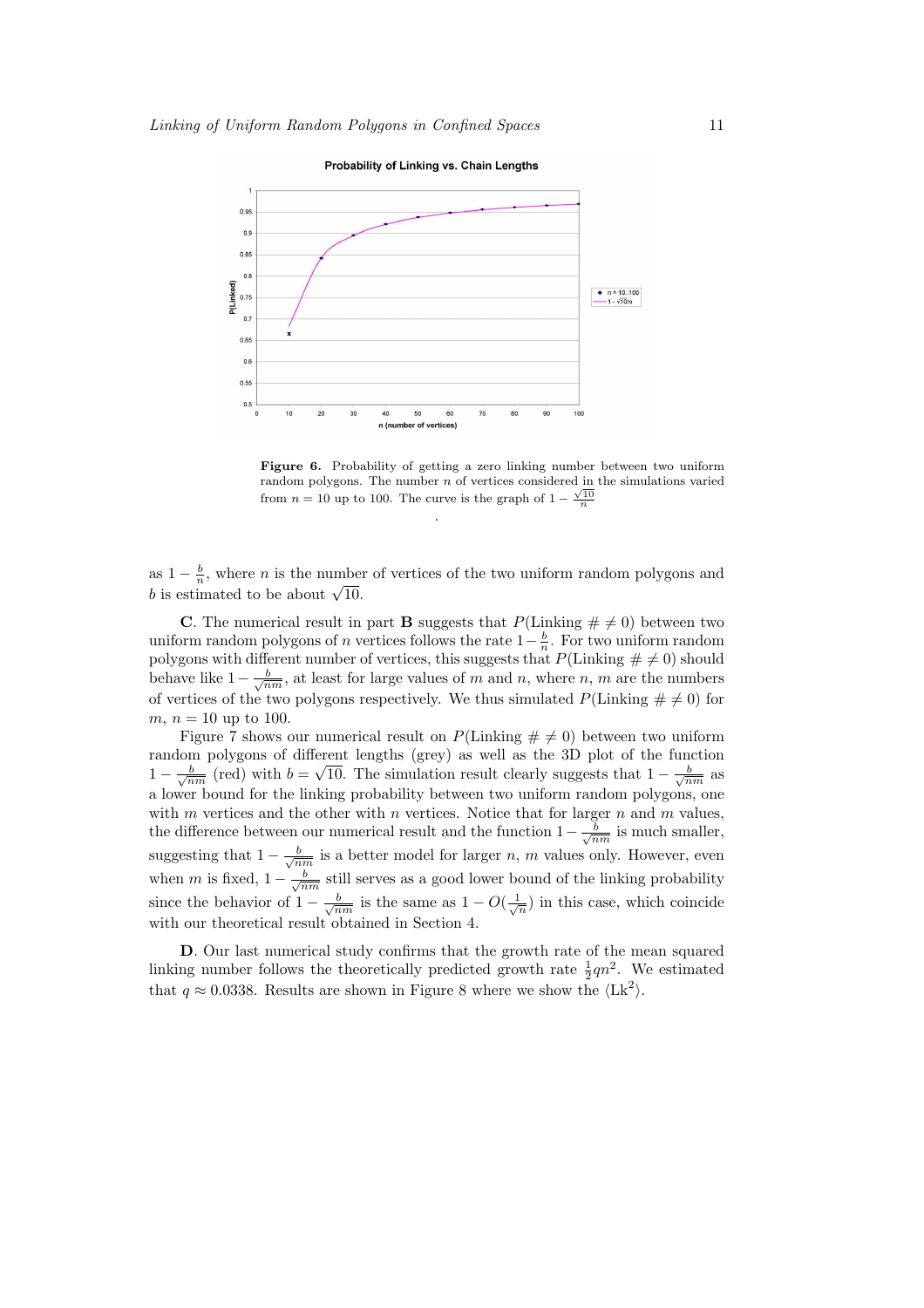

P(Linking number ≠ 0) for Various Polygon Lengths

**Figure 7.** Three dimensional plot of the  $P(\text{Linking } \# \neq 0)$  between two uniform random polygons with different number of vertices. The x and y axes represent the number of vertices for the two polygons. The red surface is the lower bound estimated analytically. The grey curve was obtained by computer simulations.

# 7. Conclusion

Little is known of the physical properties of polymers when confined to small volumes. In this paper, we have presented a detailed analysis of the linking probability of two curves in confined volumes under the URP model. We have given a rigorous proof of the asymptotic behavior of the probability of linking between a curve of fixed length and a random curve. We have also investigated numerically the asymptotic behavior of two random polygons and concluded that the rate is at least  $1 - O(\frac{1}{\sqrt{nm}})$ . Although we have restricted ourselves to cases where polygons are confined to boxes, our results remain true for other convex volumes. Our results can also be applied to study the particular case observed in synthetic polymers where polymer branches extend from the crystalline to the amorphous phase. This can be achieved by rooting the polygonal chains to the surfaces of the box. We intend to carry out more theoretical and numerical studies in this direction in the future.

Our results may be of special importance in biological systems where DNA molecules are confined to very small volumes. For instance if we were to compare the volume occupied by the human genome and that of a random polygon of equal length we would find a reduction of the order of 10,000 times [9]. Furthermore, it has recently been proposed that the degree of intermingling between any chromosome with the rest of the genome during interphase may be higher than expected, reaching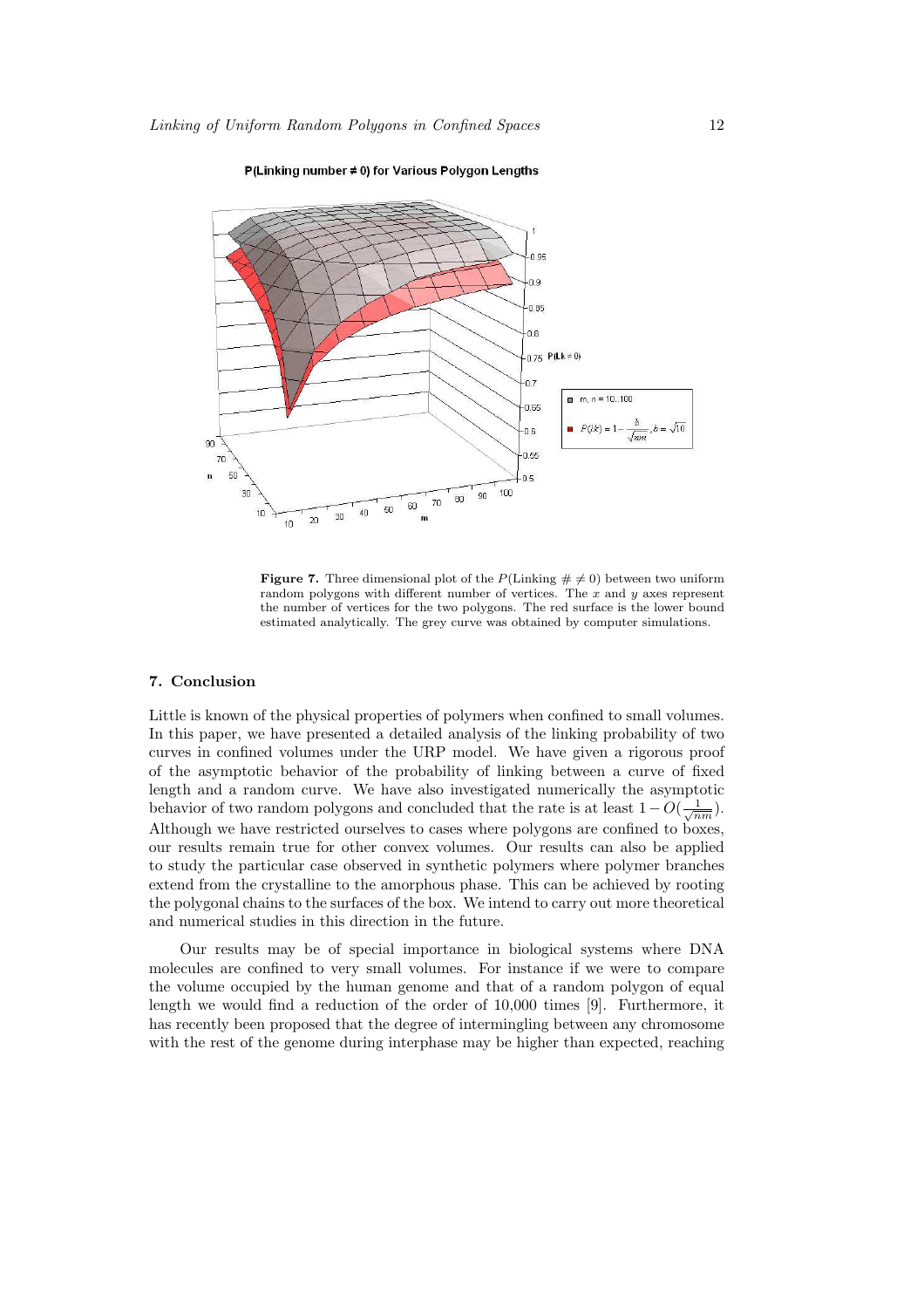

Mean Squared Linking Number vs. Polygon Size

Figure 8. The mean squared linking number. Values of  $\langle Lk^2 \rangle$  obtained by computer simulations are shown in blue. The continuous curve shows the theoretical value by  $\frac{1}{2}qn^2$ .

up to  $40\%$  of the volume of the chromosome [2]. These biological observations suggest that the linking of DNA chains may be relevant also in higher organisms. This is also an area for our future study.

Although intuition as well as our numerical results strongly suggest that the linking probability between two uniform random polygons tends to 1 as the number of the vertices of the polygons approaches infinity, a theoretical proof remains a challenge at this time and we intend to make progress towards it in our future research.

#### Acknowledgments

This work was supported in part by NIH grant U56-CA096217 to J. Arsuaga and by NSF grants DMS-0301089, DMS-0603876 to M. Saito.

#### References

- [1] Arsuaga J, Vazquez M, McGuirk P, Trigueros S, Sumners D and Roca J 2005, Proc Natl Acad  $Sci$  USA 102(26) 9165-9.
- Branco M and Pombo A 2006, PLoS Biol 4 780-8.
- [3] Deguchi T and Tsurusaki K 1997, Lectures at Knots 96 (edited by S. Suzuki), World Scientific Publishing Co., 95–122.
- [4] Dobay A, Dubochet J, Millett K, Sottas P E and Stasiak A 2003, Proc Nat Acad Sci USA 100(10) 5611–5.
- [5] Edwards S F 1967, Proc. Phys. Soc. 91 513–9.
- [6] Edwards S F 1968, J Phys A 1 15–28.